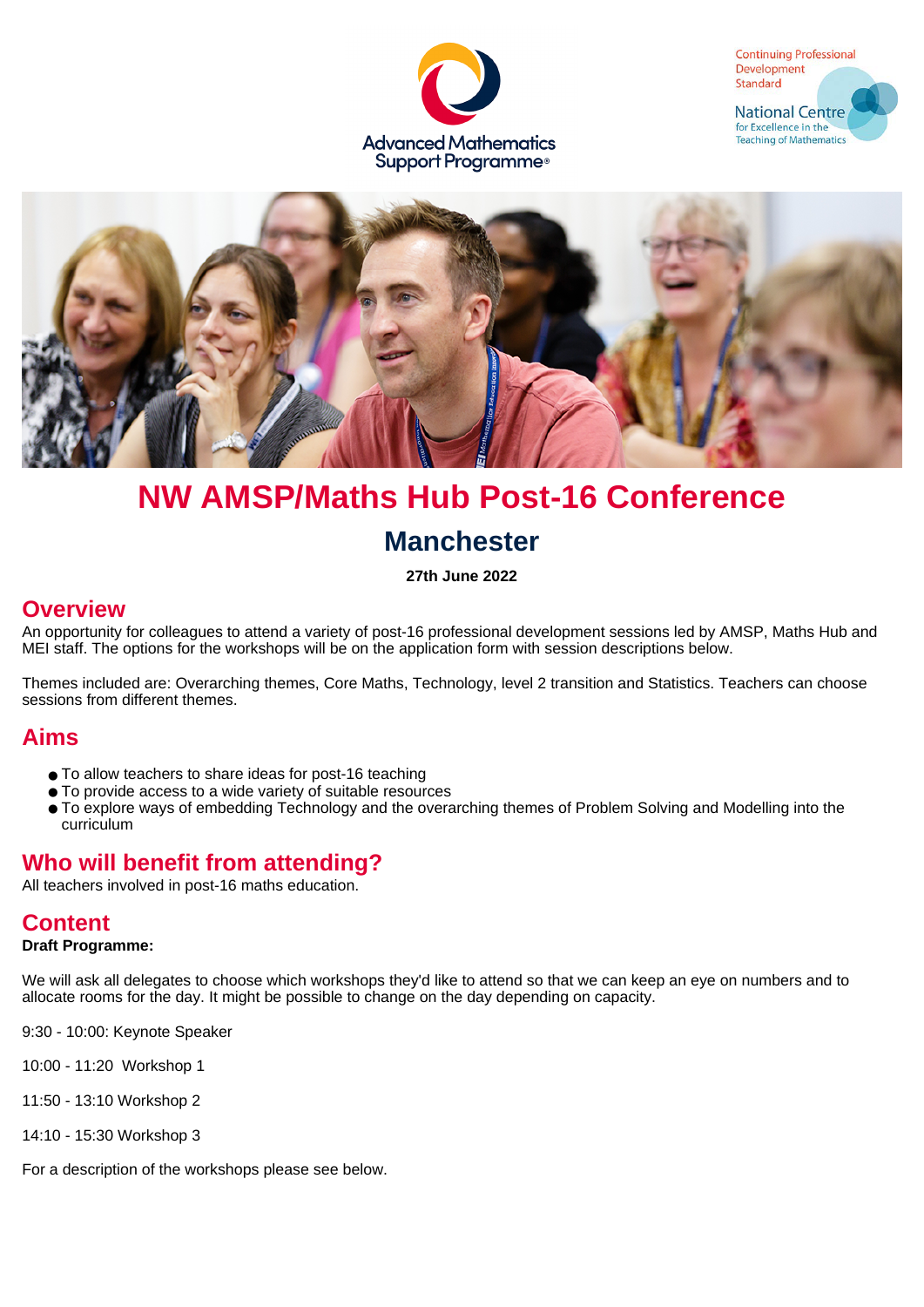# **Other Information**

**Session Descriptions:** Delegates will choose one session to attend from each of Workshop 1, Workshop 2 and Workshop 3.

#### **Workshop 1 10:00 - 11:20**

#### **1.1 Developing Problem Solving Approaches for GCSE resit and beyond – Sue Hough**

Problem solvers take time to think about a problem; they make false starts and that is ok; they have confidence to know that there are other things they can try.

In this session we will look at some strategies that can help any learner, even the most reluctant, recognise that they can say something about a problem; they can build on their informal ideas; they can make progress. This takes time. It is not a quick fix and we shall talk about how to embed these approaches in a short course such as GCSE resit.

#### **1.2 FULL Mathematical argument, language and proof in AS and A Level Maths & Further Maths – Prof Paul Glaister**

The reformed Mathematics and Further Mathematics AS/A Level Content requires students to demonstrate a wide range of overarching knowledge and skills, and that these must be applied along with associated mathematical thinking and understanding, across the whole of the detailed Content, including the first Overarching Theme:

● OT1 Mathematical argument, language and proof

Aside from learning about different techniques of proof, and developing problem solving approaches, the main purpose of the reforms is to encourage students to develop logical thought, and to be able to provide clear mathematical arguments in support of a result, using the correct mathematical notation and language. This is the primary purpose of OT1.

In this session you will meet a range of examples involving different types of proof and mathematical argument, with the aim of supporting students taking their first steps into this vital overarching theme in mathematics and further mathematics, through developing a resilience when approaching proof in mathematics.

#### **1.3 An insight into what we've found, what we've learned, and how we can use it - Centres of Excellence for Maths**

This session will explore some of the key findings coming from the national body of Action Research within the CfEM project; and explore in more detail the great work that has been happening across the Northwest of England, providing practical and useable ideas for supporting FE maths resit learners.

#### **1.4 New to A Level teaching – Mike Baxter**

We will be looking at different approaches to teaching some key AS pure content, supported by a range of effective activities and resources. We will also see how these can help students with the latest style of exam questions.

#### **1.5 Data Science for A level/Core Maths students - Tom Button**

Data has been described as 'the new oil', and Data Science is an exciting and rapidly growing area of work that has already made its way into a significant number of university courses across the country. MEI has two data science courses for A level/Core Maths students: a short self-study course and a longer taught course. We will explore activities from these courses and discuss how you can use them with your students.

Delegates will need to bring an internet-connected laptop or tablet.

#### **1.6 New to Teaching Core Maths**

A snap shot of this exciting new programme designed to support teachers in their first two years of teaching Core Maths. This session will introduce the programme and what teachers say is different about teaching Core Maths from their other maths lessons. There will be plenty of opportunities to ask questions and get information about the other support around Core Maths. The content of this session may also be of interest to anyone looking to develop their teaching of mathematics in real life problem solving contexts.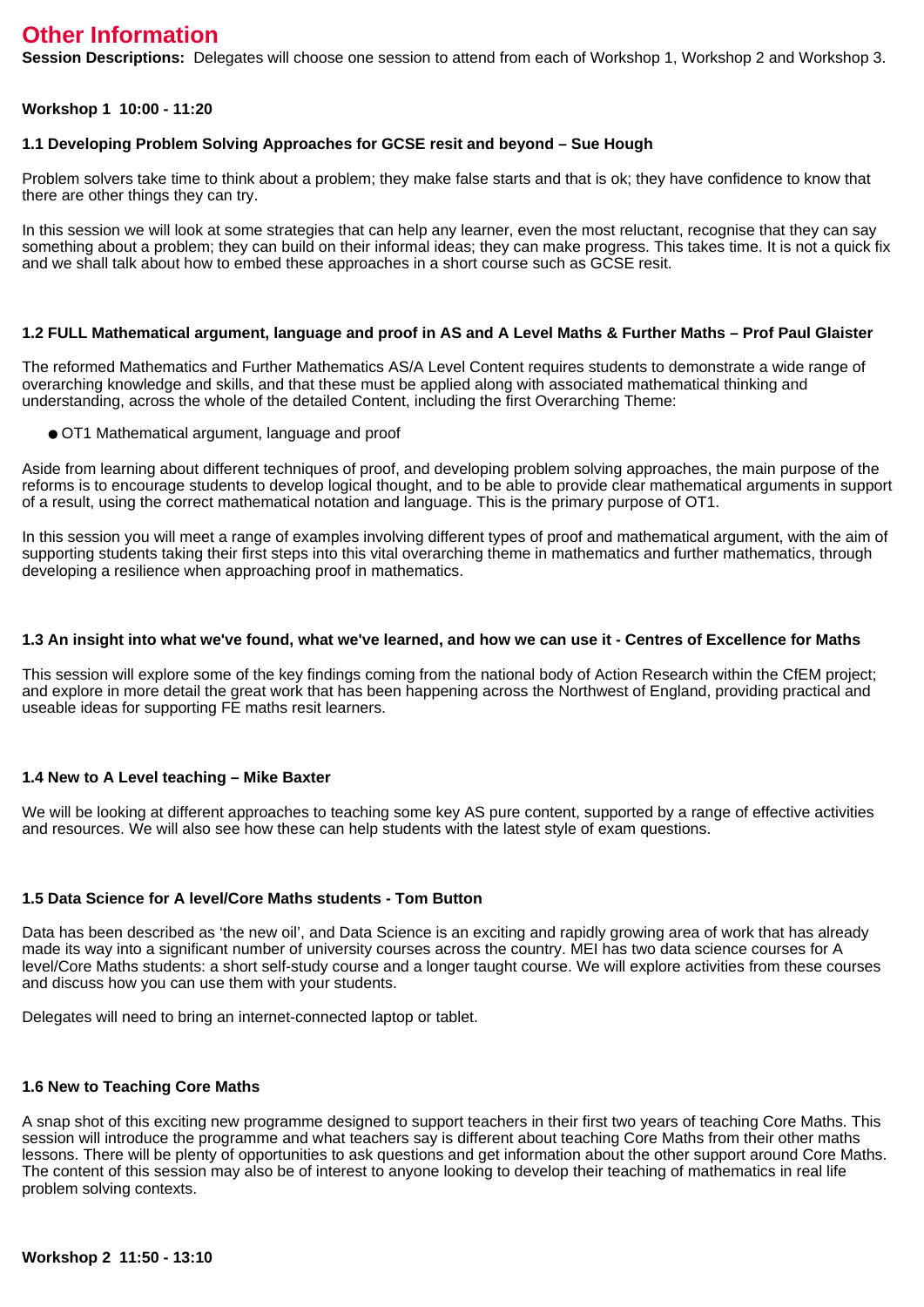#### **2.1 FULL How to Build Mathematical Resilience - Adrian Hall**

How can you help build resilience in your maths students? In this session, we will look at why some pupils give up when tackling maths problems, explore which pedagogical approaches help with resilience, and learn how reinforcing a Growth Mindset can help build confidence in your classroom.

Do you have students...

- who are scared to put their hand up?
- who are anxious about starting a written question in case they can't finish it?
- who are afraid of their book looking "messy" if they get it wrong?

Then this session is for you!

THIS SESSION IS NOW FULL

#### **2.2 Mathematical problem solving in AS and A level Maths & Further Maths – Prof Paul Glaister**

The reformed Mathematics AS/A Level Content requires students to demonstrate a wide range of overarching knowledge and skills, and that these must be applied along with associated mathematical thinking and understanding, across the whole of the detailed Content, including the second Overarching Theme:

● OT2 Mathematical problem solving

Throughout his career Paul has enjoyed posing and exploring a variety of mathematical problems that lend themselves to exploring mathematical problem solving in AS/A level Mathematics and Further Mathematics.

In this session you will meet a range of examples involving mathematical problem solving with the aim of supporting students taking their first steps into this vital overarching theme in mathematics and further mathematics, through developing a resilience when approaching problem-solving.

#### **2.3 Ready Steady CORE MATHS!! – Martin Bamber and Andrew Birch**

All things Core Maths: Ideas, approaches, resources, what's worked, what hasn't!!

During this session, we will discuss what makes the Core Maths classroom such an exciting place and share some great sources of inspiration for lessons.

We will fit as much into this whirlwind of a session as we can, so make sure you're ready…steady…Core Maths!

#### **2.4 Transition KS4-KS5 – Mike Thompson and Alex Jacques-Williams**

Transition from KS4 to KS5 maths can be a difficult one for students. This session looks at the work done by a group of local teachers this year to improve transition and participation through work done at both KS4 and KS5 to consider teaching approaches, schemes of learning and study skills.

#### **2.5 Using Desmos for Statistics in A level Maths - Tom Button**

Desmos is a powerful and free graphing tool that has functions which allow you to analyse real data and visualise distributions. In this session we will demonstrate how to use Desmos to explore the large data sets and demonstrate the binomial and normal distributions. There will be an opportunity to try some activities as well as a discussion of how these can be used to support students developing their understanding.

Delegates will need to bring an internet-connected laptop or tablet.

#### **2.6 A Level Maths Paper Review - Mike Baxter**

This session will give teachers the opportunity to discuss the A Level Maths papers sat by students in summer 2022.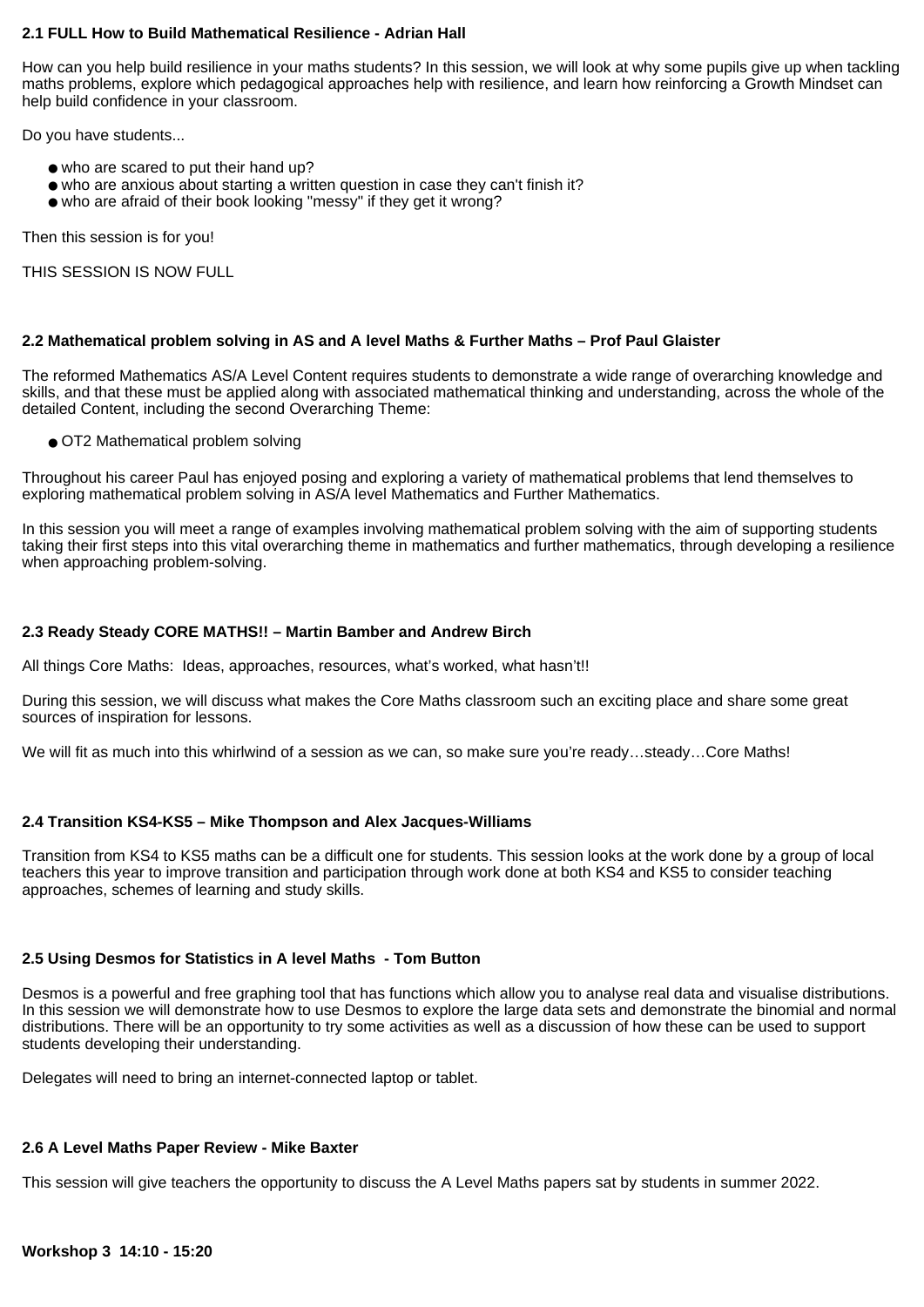#### **3.1 Hypothesis testing – Teaching and linking it to other A level Maths content - Alex Jacques-Williams**

This session explores the teaching of Hypothesis Testing, challenging misconceptions that many have, sharing some top tips and showing how and why it should be linked to the rest of the A level Mathematics content. As part of this session we will also explore wider overarching themes of the statistics content of the A level.

#### **3.2 OFSTED – Dr Antony Edkins**

A brief introduction to the Ofsted Education Inspection Framework for mathematics teachers.

We will look at curriculum intent and delivery and how we know our curriculum is working.

We will look at techniques to shape mathematics tasks for pupils with special educational needs and those who struggle to read.

#### **3.3 A Level Further Maths Paper Review – Dr James Groves and Abigail Bown**

This session will give teachers the opportunity to discuss the A Level Further Maths papers sat so far by students in summer 2022.

#### **There will also be three Maths Hub Work Group taster sessions:**

#### **3.4 Developing Core Maths Pedagogy**

This work group enables teachers of Core Maths to collaborate with colleagues and develop their pedagogy relating to a focus of their choosing. Examples of previous foci are contectualised problem solving, cross-curricular collaboration, questioning techniques and supporting lower attainers. Another important aspect of the work group is the supportive community that it allows teachers to be a part of. Come along to hear about what projects the group worked on this year, as well as plans for 2022-23!

#### **3.5 Supporting Post-16 GCSE Resit**

An insight into what it is to be part of a workgroup which explores effective ways of teaching key content to GCSE resit students through collaboration and experimentation. Participants deepen their knowledge of the curriculum demands and strengthen their awareness of pedagogical approaches that best support students taking GCSE for the second time. Come along to hear from current workgroup participants, share good practice and develop strategies to best support your pupils.

#### **3.6 Developing A level Pedagogy**

 The A-level Pedagogy Work Groups support teachers in collaboratively developing their practice of effective A-Level mathematics pedagogy.

This year we have focused on

- Covid recovery/students with gaps
- Enhancing the conceptual understanding of students
- The development of participants as leaders of A-level teaching professional development in their own school or college
- · Maintaining a community of teachers collaborating in developing the pedagogy of their teaching of A-level Mathematics

The final session will further these aims as well as reflect on progress and review methods - all are welcome to come along for a taster!

# **Eligibility**

Post-16 teachers from state funded schools and colleges.